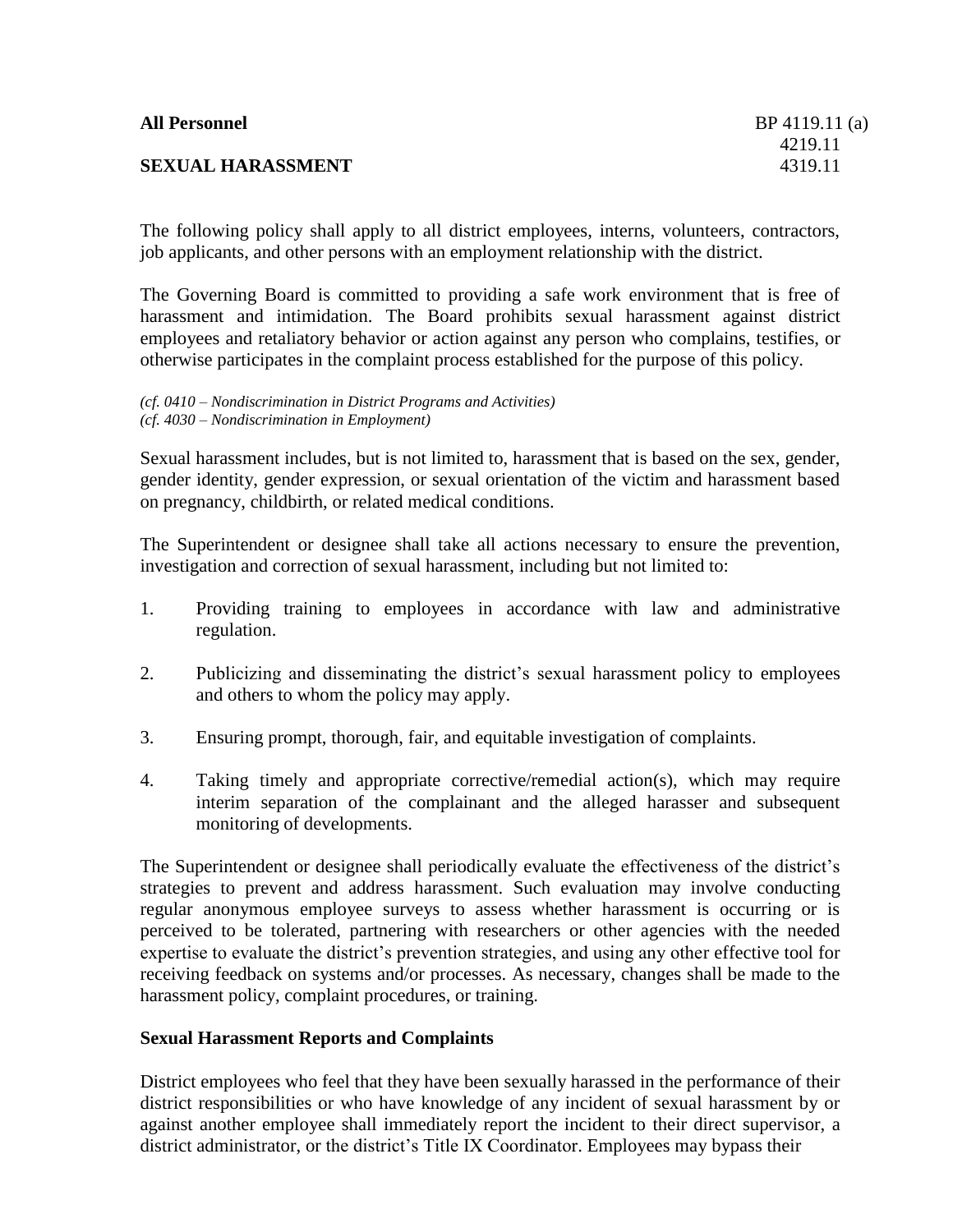|                                      | BP 4119.11 (0) |
|--------------------------------------|----------------|
|                                      | 4219.11        |
| <b>SEXUAL HARASSMENT</b> (continued) | 4319.11        |

BP 4119.11 (b)

supervisor in filing a complaint if the supervisor is the subject of the complaint. A supervisor or administrator who receives a harassment complaint shall promptly notify the Title IX Coordinator.

Once notified, the Title IX Coordinator shall ensure the complaint is addressed through either AR 4119.12/4219.12/4319.12 – Title IX Sexual Harassment Complaint Procedures for complaints meeting the Title IX definition of sexual harassment or AR 4030 – Nondiscrimination in Employment for complaints meeting the state definition, as applicable, and shall offer supportive measures to the complainant.

#### *(cf. 4119.12/4219.12/4319.12 – Title IX Sexual Harassment Complaints)*

Upon investigation of a sexual harassment complaint, any district employee found to have engaged or participated in sexual harassment, or to have aided, abetted, incited, compelled or coerced another to commit sexual harassment in violation of this policy shall be subject to disciplinary action, up to and including dismissal, in accordance with law and the applicable collective bargaining agreement.

*(4117.7/4317.7 – Employment Status Reports) (cf. 4118 – Dismissal/Suspension/Disciplinary Action) (cf. 4218 – Dismissal/Suspension/Disciplinary Action)*

*Legal Reference: (see next page)*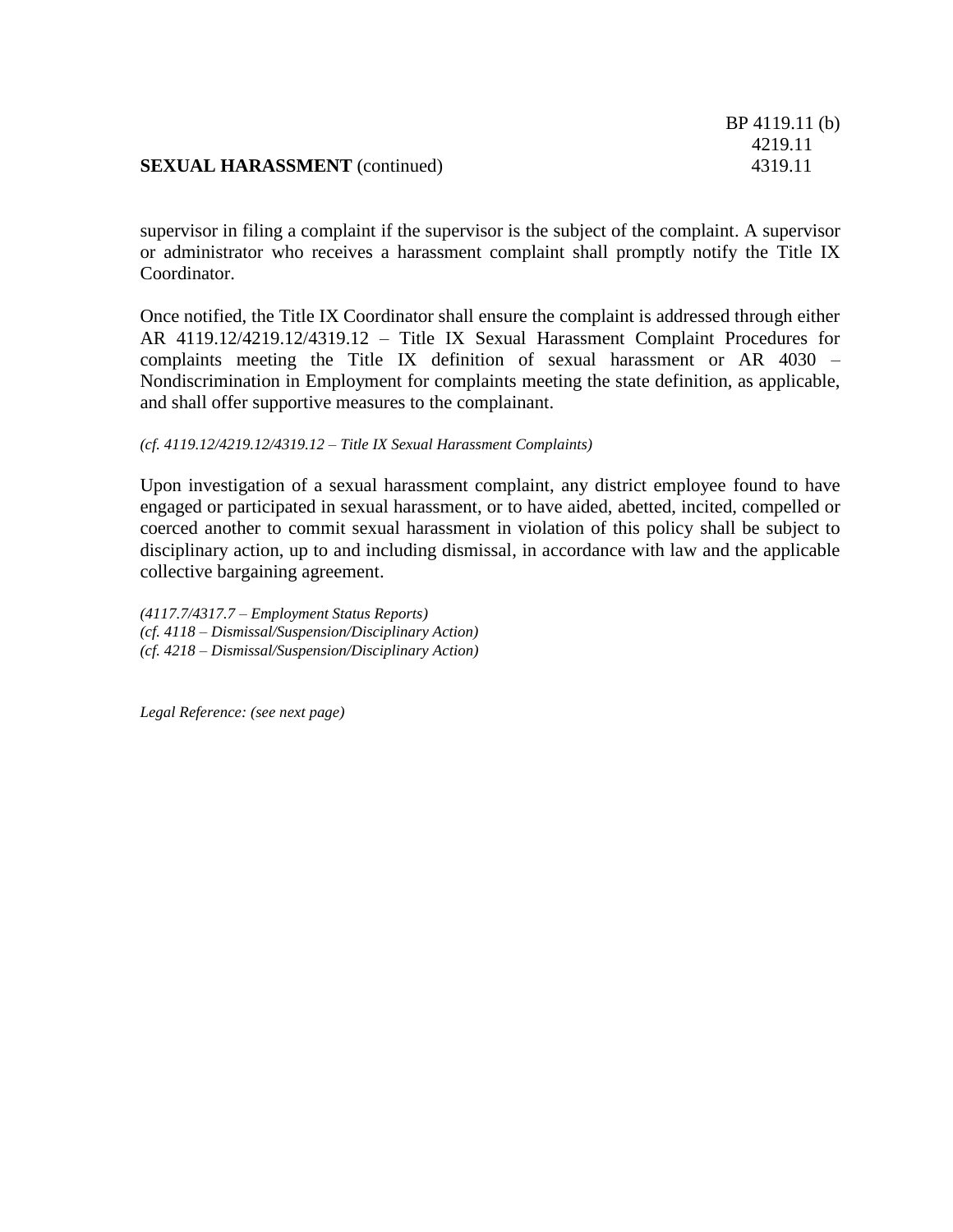*EDUCATION CODE 200-262.4 Prohibition of discrimination on the basis of sex GOVERNMENT CODE 12900-12996 Fair Employment and Housing Act, especially: 12940 Prohibited Discrimination 12950 Sexual harassment; distribution of information 12950.1 Sexual harassment training LABOR CODE 1101 Political activities of employees 1102.1 Discrimination: sexual orientation CODE OF REGULATIONS, TITLE 2 11009 Employment discrimination 11021 Retaliation 11023 Harassment and discrimination prevention and correction 11024 Sexual harassment training and education 11034 Terms, conditions, and privileges of employment CODE OF REGULATIONS, TITLE 5 4900-4965 Nondiscrimination in elementary and secondary education programs UNITES STATES CODE, TITLE 20 1681-1688 Title IX of the Education Amendments of 1972 UNITED STATES CODE, TITLE 42 2000e-2000e-17 Title VII, Civil Rights Act of 1964, as amended CODE OF FEDERAL REGULATIONS, TITLE 34 106.1-106.9 Nondiscrimination on the basis of sex in education programs or activities 106.51-106.82 Nondiscrimination on the basis of sex in employment in education programs or activities COURT DECISIONS Department of Health Services v Superior Court of California (2003) 31 Cal.4th 1026 Faragher v. City of Boca Raton, (1998) 118 S.Ct. 2275 Burlington Industries v. Ellreth, (1998) 118 S.Ct. 2257 Gebser v. Lago Vista Independent School District, (1998) 118 S.Ct. 1989 Oncale v. Sundowner Offshore Serv. Inc., (1998) 118 S.Ct. 998 Meritor Savings Bank, FSB v. Vinson et al., (1986) 447 U.S. 57 Management Resources: U.S. EQUAL EMPLOYMENT OPPORTUNITY COM. PULICATION Promising Practices for Preventing Harassment, November 2017 WEB SITES California Department of Fair Employment and Housing: http://www.dfeh.ca.gov Equal Employment Opportunity Commission[: http://www.eeoc.gov](http://www.eeoc.gov/) U.S. Department of Education, Office of Civil Rights: [http://www/ed.gov/about/offices/list/o](http://www/ed.gov/about/offices/list/)cr/index.html*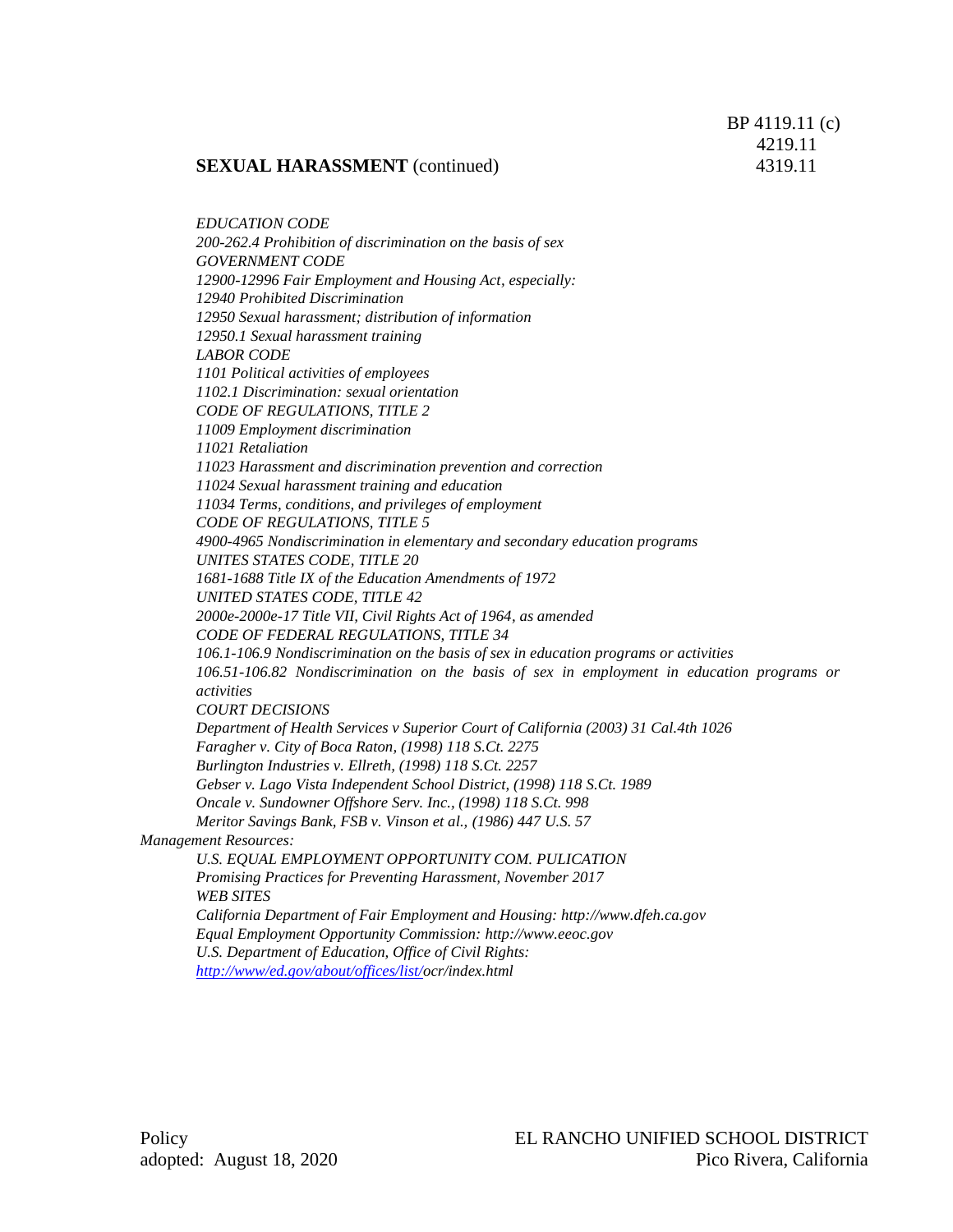| <b>All Personnel</b>     | AR 4119.11 (a) |
|--------------------------|----------------|
|                          | 4219.11        |
| <b>SEXUAL HARASSMENT</b> | 4319.11        |

The following administrative regulation shall apply to all allegations of sexual harassment involving employees, interns, volunteers, and job applicants, but shall not be used to resolve any complaint by or against a student.

# **Title IX Coordinator**

The district designates the following individual(s) as the responsible employee(s) to coordinate its efforts to comply with Title IX of the Education Amendments of 1972, as well as to investigate and resolve sexual harassment complaints under AR 4030 – Nondiscrimination in Employment. The Title IX Coordinator(s) may be contacted at:

Director of Human Resources 9333 Loch Lomond Drive Pico Rivera, CA 90660 (562)801-7340

*(cf. 4030 – Nondiscrimination in Employment) (cf. 5145.7 – Sexual Harassment) (cf. 5145.71 – Title IX Sexual Harassment Complaint Procedures)*

The district shall notify employees, bargaining units, and applicants for employment of the name or title, office address, email address, and telephone number of the district's Title IX Coordinator. (34 CFR 106.8)

*(cf. 4112.9/4212.9/4312.9 - Employee Notifications)*

# **Prohibited Conduct**

*Prohibited sexual harassment* includes, but is not limited to, unwelcome sexual advances, unwanted requests for sexual favors, or other unwanted verbal, visual or physical conduct of a sexual nature, regardless of whether or not the conduct is motivated by sexual desire. Conduct is considered to be sexual harassment when made against another person of the same or opposite sex in the work or educational setting under any of the following conditions: (Education Code 212.5; Government Code 12940; 2 CCR 11034)

- 1. Submission to the conduct is made explicitly or implicitly a term or condition of the individual's employment.
- 2. Submission to or rejection of the conduct is used as the basis for an employment decision affecting the individual.
- 3. The conduct has the purpose or effect of having a negative impact upon the individual's work performance or of creating an intimidating, hostile, or offensive work environment.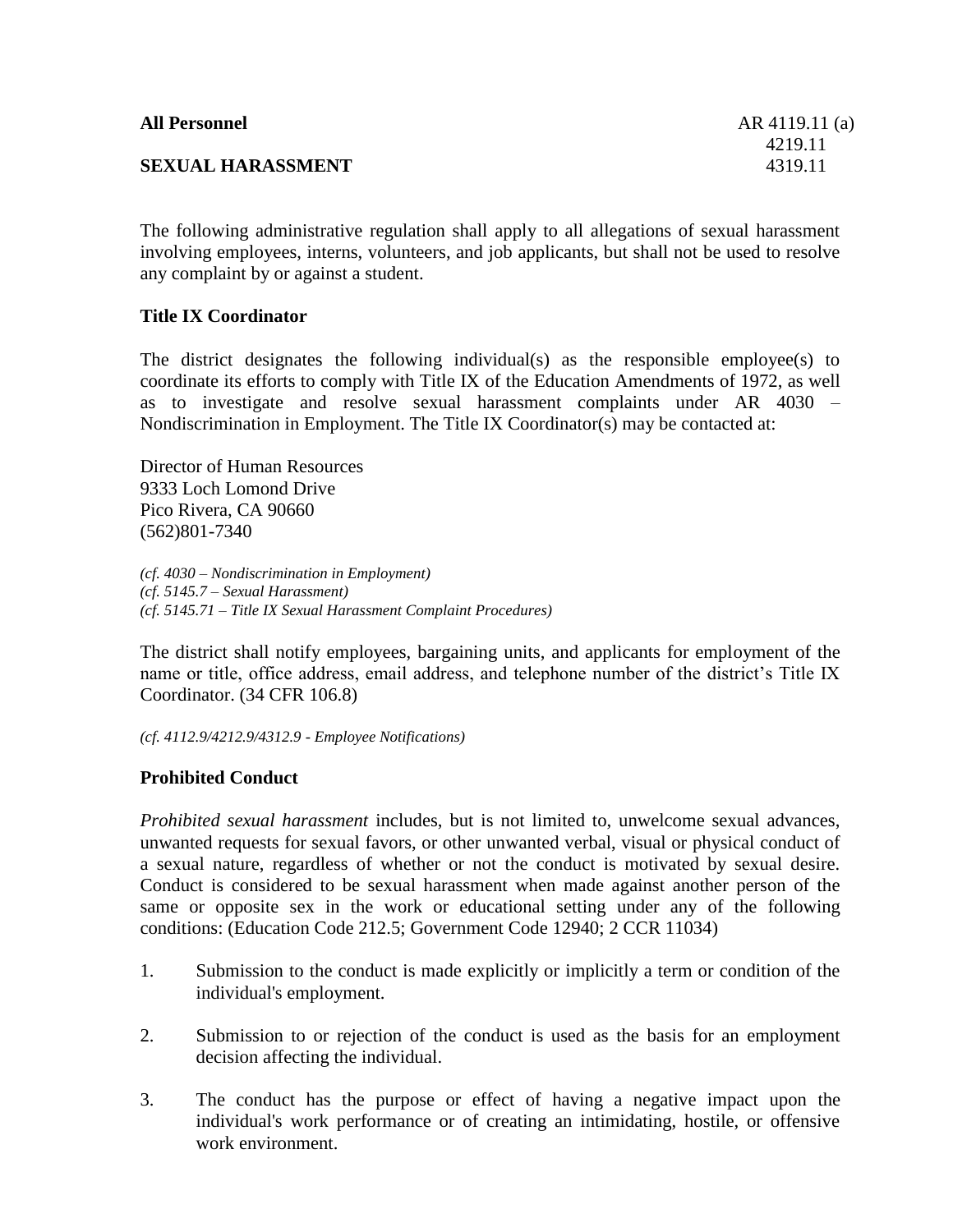4. Submission to or rejection of the conduct is used as the basis for any decision affecting the individual regarding benefits, services, honors, programs, or activities available at or through the district.

Examples of actions that might constitute sexual harassment in the work or educational setting, whether committed by a supervisor, a co-worker, or a non-employee, include, but are not limited to:

- 1. Unwelcome verbal conduct such as sexual flirtations or propositions; graphic comments about an individual's body; overly personal conversations or pressure for sexual activity; sexual jokes or stories; unwelcome sexual slurs, epithets, threats, innuendoes, derogatory comments, sexually degrading descriptions or the spreading of sexual rumors.
- 2. Unwelcome visual conduct such as drawings, pictures, graffiti, or gestures; sexually explicit e-mails; displaying sexually suggestive objects.
- 3. Unwelcome physical conduct such as massaging, grabbing, fondling, stroking or brushing the body; touching an individual's body or clothes in a sexual way; cornering, blocking, leaning over or impeding normal movements.

## **Training**

Every two years, the Superintendent or designee shall ensure that supervisory employees receive at least two hours, and nonsupervisory employees receive at least one hour, of classroom or other effective interactive training and education regarding sexual harassment. All newly hired employees and employees promoted to a supervisory position shall receive training within six months of their assumption of the new position. (Government Code 12950.1)

A *supervisory employee* is any employee having the authority, in the interest of the district, to hire, transfer, suspend, lay off, promote, discharge, assign, reward, or discipline other employees, or the responsibility to direct them, adjust their grievances, or effectively recommend such action, when the exercise of the authority is not of a merely routine or clerical nature, but requires the use of independent judgment. (Government Code 12926)

#### *(cf. 4300 – Administrative and Supervisory Personnel)*

Such training may be completed by employees individually or as part of a group presentation, may be completed in shorter segments as long as the applicable hourly requirement is met, and may be provided in conjunction with other training provided to the employees. The training shall be presented by trainers or educators with knowledge and expertise in the prevention or harassment, discrimination, and retaliation. (Government Code 12950.1)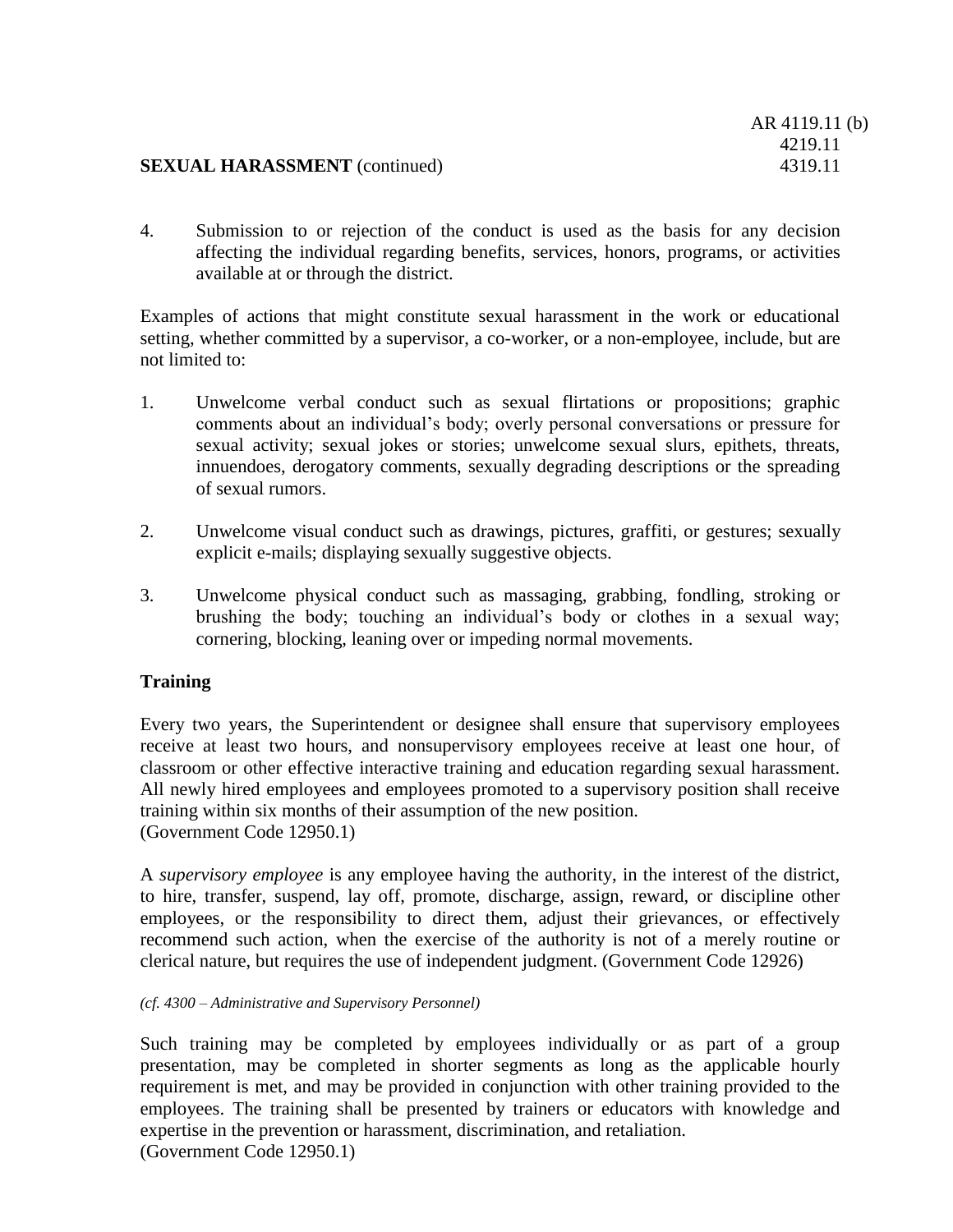The district's sexual harassment training and education program shall include, but is not limited to, the following: (Government Code 12950.1; 2 CCR 11024)

- 1. Information and practical guidance regarding federal and state laws concerning the prohibition, prevention, and correction of sexual harassment
- 2. The types of conduct that constitute sexual harassment
- 3. Remedies available for victims in civil actions, and potential employer/individual exposure/liability
- 4. Strategies to prevent harassment in the workplace
- 5. Supervisors' obligation to report sexual harassment, discrimination, and retaliation of which they become aware
- 6. Practical examples which illustrate sexual harassment, discrimination, and retaliation using training modalities such as role plays, case studies, and group discussions, based on factual scenarios taken from case law, news and media accounts, and hypotheticals based on workplace situations and other sources
- 7. The limited confidentiality of the complaint process
- 8. Resources for victims of unlawful harassment, such as to whom they should report any alleged harassment
- 9. Steps necessary to take appropriate remedial measures to correct harassing behavior, which includes the district's obligation to conduct an effective workplace investigation of a harassment complaint
- 10. What to do if the supervisor is personally accused of harassment
- 11. The essential elements of the district's anti-harassment policy, and how to use the policy if a harassment complaint is filed

Employees shall receive a copy of the district's sexual harassment policy and administrative regulations, which they shall read and acknowledge that they have received.

- 12. Information, including practical examples, of harassment based on gender identity, gender expression, and sexual orientation
- 13. Prevention of abusive conduct, including a review of the definition and elements of abusive conduct pursuant to Government Code 12950.1, the negative effects that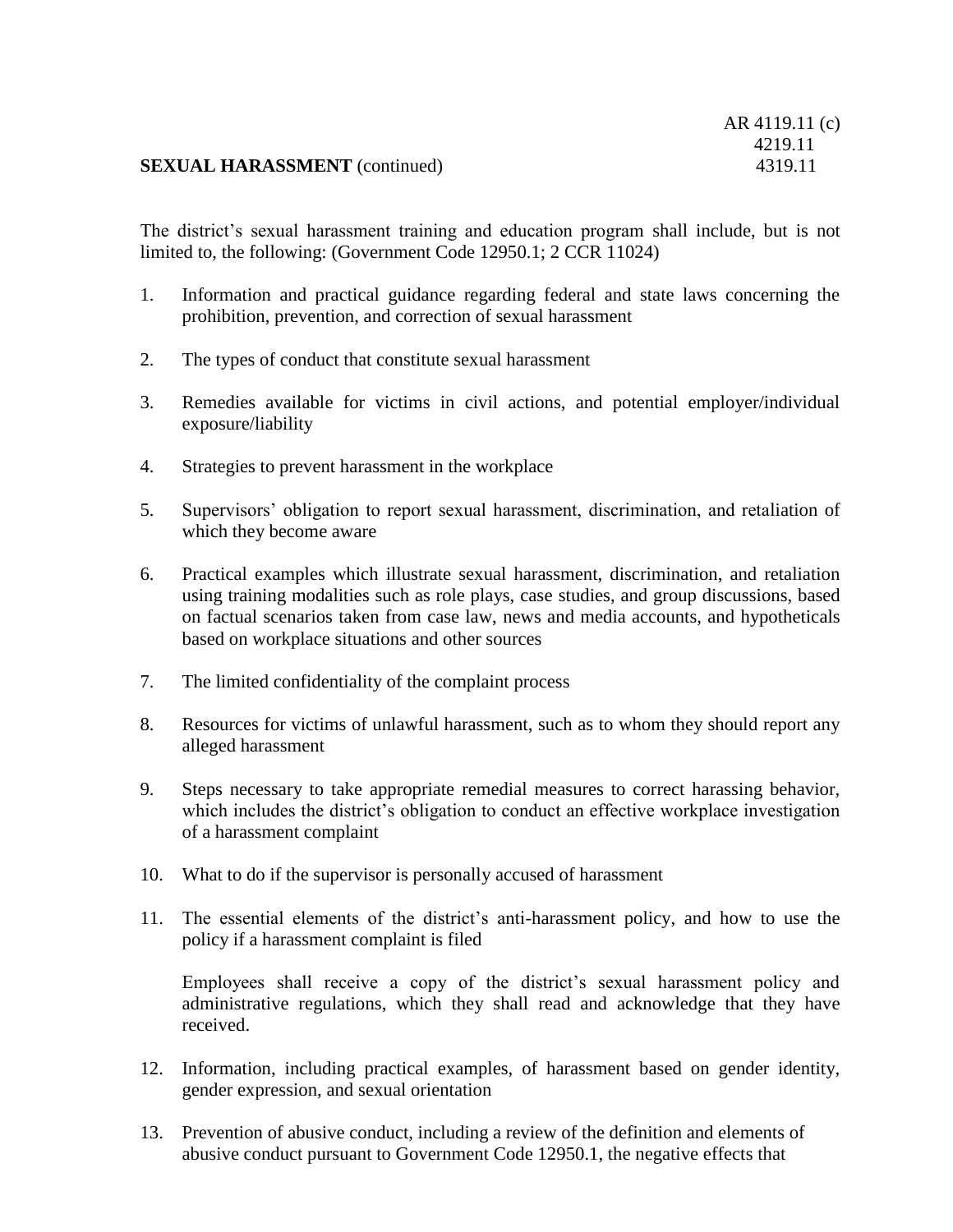abusive conduct has on the victim and others in the workplace, the detrimental consequences of this conduct on employee productivity and morale, and that a single act does not constitute abusive conduct unless the act is severe or egregious.

The Superintendent or designee shall retain for at least two years the records of any training provided to supervisory employees. Such records shall include the names of trained employees, date of the training, the type of training, and the name of the training provider. (2 CCR 11024)

# **Notifications**

The Superintendent or designee shall notify employees that the district does not discriminate on the basis of sex as required by Title IX, that the Title IX nondiscrimination requirement extends to employment, and that inquiries about the application of Title IX to the district may be referred to the district's Title IX Coordinator and/or to the Assistant Secretary for Civil Rights, U.S. Department of Education. (34 CFR 106.8)

A copy of the Board policy and this administrative regulation shall: (Education Code 231.5)

- 1. Be displayed in a prominent location in the main administrative building, district office, or other area of the school where notices of district rules, regulations, procedures and standards of conduct are posted.
- 2. Be provided to every district employee at the beginning of the first quarter or semester of the school year or whenever a new employee is hired.
- 3. Appear in any school or district publication that sets forth the school's or district's comprehensive rules, regulations, procedures and standards of conduct.

All employees shall receive a copy of an information sheet prepared by the California Department of Fair Employment and Housing (DFEH) or the district that contains, at a minimum, components on: (Government Code 12950)

- 1. The illegality of sexual harassment.
- 2. The definition of sexual harassment under applicable state and federal law.
- 3. A description of sexual harassment, with examples.
- 4. The district's complaint process available to the employee.
- 5. The legal remedies and complaint process available through DFEH and the Equal Employment Opportunity Commission (EEOC).